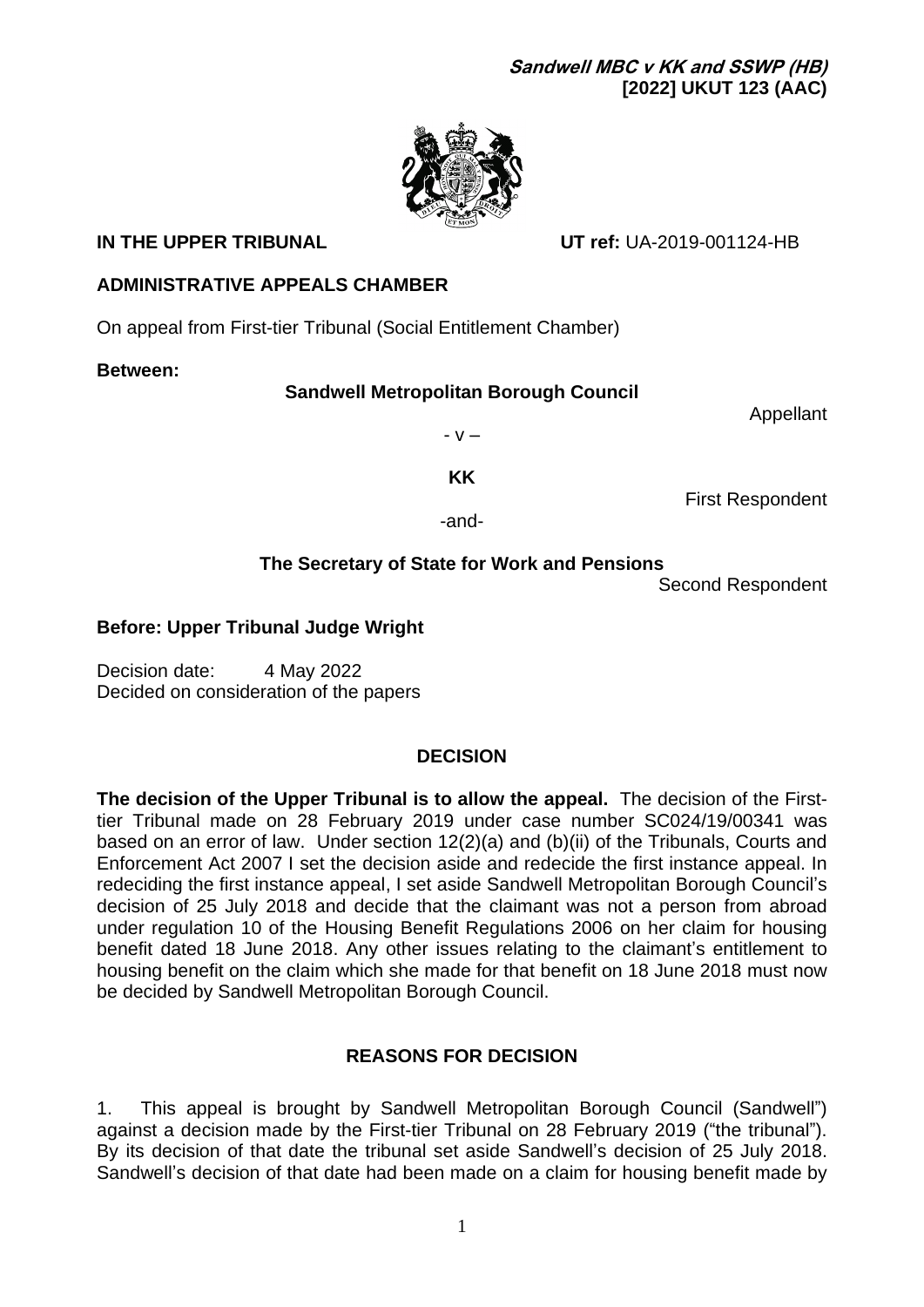the claimant (who is the first respondent on this appeal by Sandwell to the Upper Tribunal) to Sandwell on 18 June 2018.

2. In its decision of 25 July 2018 Sandwell decided that the claimant was not entitled to housing benefit because she was a "person from abroad" under regulation 10 of the Housing Benefit Regulations 2006 ("the HB Regs"). It added as an additional reason for its decision that the claimant "does not have a derivative right of residence as she does not meet the criteria to be considered for this as she had not exhausted all other rights of residence at the time she made her claim for HB". This additional reason pithily sums up the legal issue which lies at the heart of this appeal.

3. It was and is not disputed that the claimant at the material time had a derivative right to reside in the United Kingdom as the primary carer of the child of an EEA national who had been employed in the UK under Article 10 of Regulation (EU) No 492/2011.

4. Sandwell's basis for refusing her housing benefit was that the claimant (a) had no other qualifying right to reside in the UK, and (b) her derivative right to reside did not count for benefit purposes because she had not exhausted her right to reside in the UK as a jobseeker in June 2018.

5. The tribunal allowed the claimant's appeal. It found, in effect, against Sandwell on point (a) above. It held that the claimant had acquired a permanent right to reside in the UK based on her parents' employment in the UK. It is of importance, as the tribunal recognised, that the tribunal's decision on the claimant having a permanent right of residence in the UK was based on the further evidence (both oral and documentary) provided by the claimant to the tribunal at its hearing of her appeal on 28 February 2019. Sandwell did not attend that hearing.

6. As to (b), the tribunal's decision was somewhat unclear. In its Decision Notice it said it was satisfied, notwithstanding its conclusion that the claimant had a permanent right of residence, that she would also have a derivative right to reside in the United Kingdom as the primary carer of a child in full-time education in the UK. However, by the time the tribunal came to gives its full reasons for its decision, it reduced this to saying (at paragraph [14] of its reasons) that "[a]lthough she has a right to reside as a primary carer of a child this was not applicable as at the date of this decision but may potentially be relevant in relation to other claims". This reasoning appears more aligned with Sandwell's view that a derivative right to reside could not count while a 'primary' right of residence was also in place.

7. I gave Sandwell permission to appeal on the basis that it was arguable that the tribunal erred in law on two grounds.

8. The first ground was that, in a context where Sandwell had expressly sought evidence from the claimant about her parents' employment in the UK between August 2004 and October 2011 but where she had not provided any such evidence to Sandwell, it was arguably unfair for the tribunal to have decided the appeal on the basis of evidence which was only made available by the claimant to the tribunal at the hearing of the appeal without giving Sandwell the opportunity to respond to such evidence before deciding the appeal: see *Basildon DC v AC* (HB) [2011] UKUT 16 (AAC).

9. The second ground, which is an alternative ground of appeal to the first as it assumes it was fair for the tribunal to decide the appeal on the evidence before it at the hearing on 28 February 2019 without giving Sandwell an opportunity to respond, was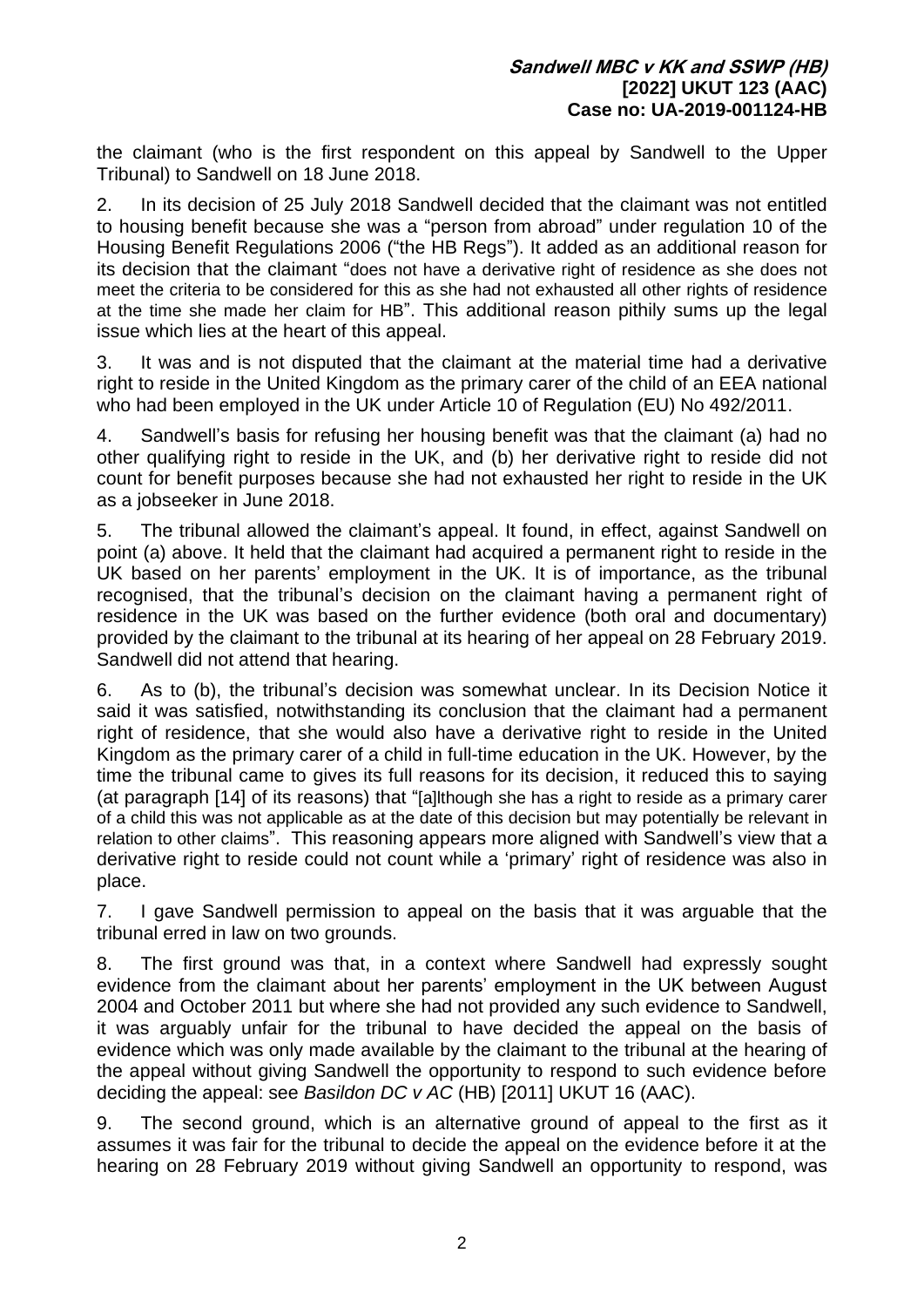that the tribunal arguably had erred in law in failing adequately to explain in its factfinding and reasoning the precise evidential basis for its conclusion that both of the claimant's parents had acquired a permanent right of residence in the UK before she had ceased to be a 'family member' of either of them. For example, Sandwell's ground six in its grounds of appeal on its face raised pertinent criticisms in respect of the 'mother's documentary evidence' on pages 71-74 (evidence which was only provided by the appellant at the oral hearing on 28 February 2019) and how based on it the tribunal could properly have concluded the mother had gained a permanent right to reside. Even if this potential error as regards the tribunal's fact-finding and reasoning may not have mattered if it had provided a sound basis for the claimant's father having established a permanent right of residence in the UK whilst the claimant was a member of his family, the soundness of the tribunal's reasoning and fact-finding on the father's permanent right of residence was also open to question as it depended on the evidence given by the claimant at the hearing, evidence which arguably was not properly addressed or explained by the tribunal in its fact-finding and reasoning.

10. However, I said when giving Sandwell permission to appeal that even assuming either of the above grounds of appeal was made out, a serious issue would arise about whether any such errors of law would be material to the decision to which the tribunal came. This would turn on whether the claimant's derivative right to reside based on her being the primary carer of her daughter in education could in any event count as a right to reside for benefit purposes.

11. The argument made and maintained by Sandwell against the claimant's derivative right to reside under Article 10 of Regulation (EU) No 492/2011 applying needs a little unpacking. It depends on the regulations 6, 14 and 16 of the Immigration (EEA) Regulations 2016 ("the EEA Regs"). These provided, insofar as is material, as follows (I have placed in bold the key provisions in regulation 16):

## "**"Qualified person"**

6.—(1) In these Regulations—

"jobseeker" means an EEA national who satisfies conditions A, B and, where relevant, C;

"qualified person" means a person who is an EEA national and in the United Kingdom as—

- (a) a jobseeker;
- (b) a worker;
- (c) a self-employed person;
- (d) a self-sufficient person; or
- (e) a student…..

### **Extended right of residence**

14.—(1) A qualified person is entitled to reside in the United Kingdom for as long as that person remains a qualified person.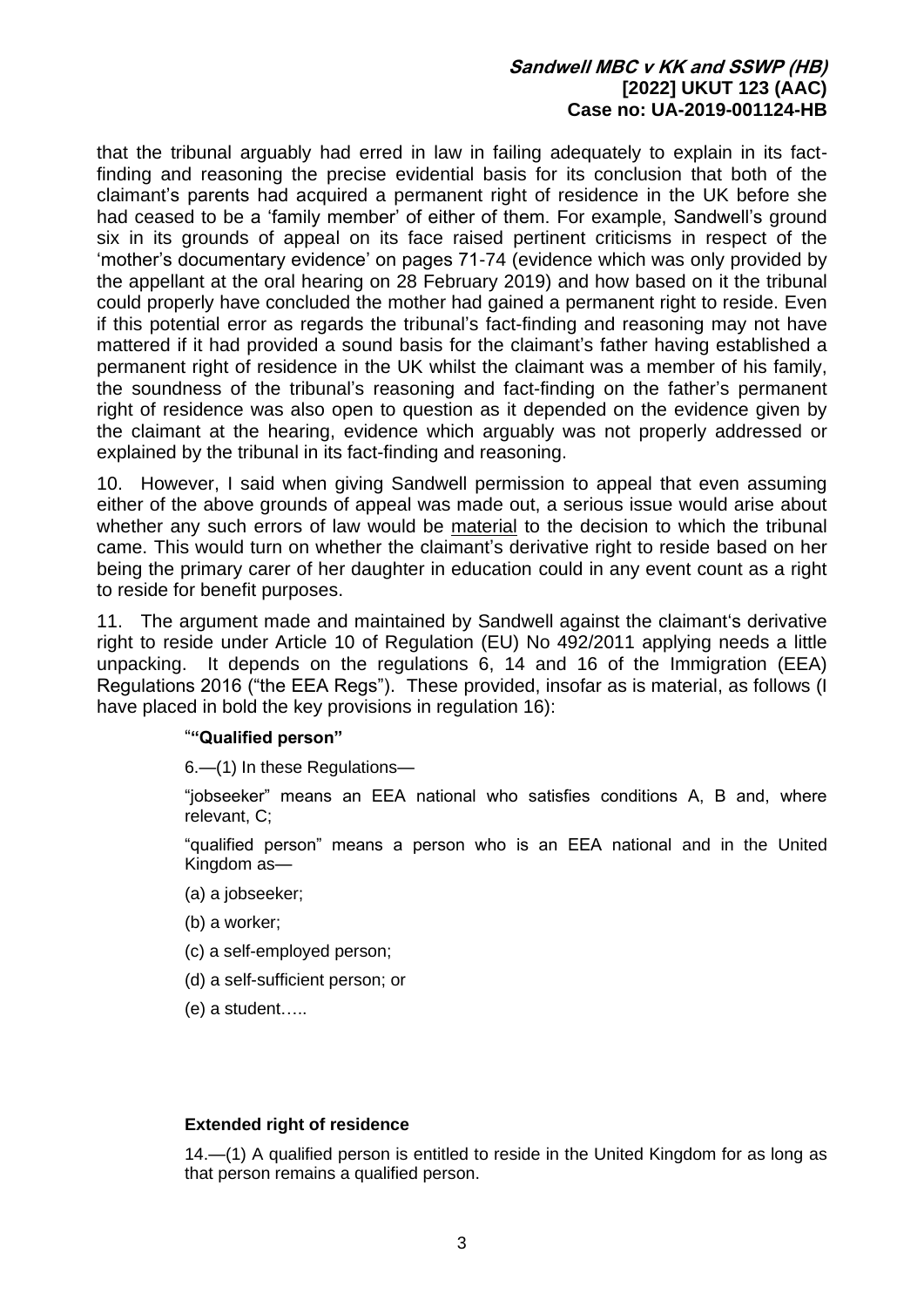### **Derivative right to reside**

16.—(1) A person has a derivative right to reside during any period in which the person—

**(a) is not an exempt person;** and

(b) satisfies each of the criteria in one or more of paragraphs (2) to (6).

(3) The criteria in this paragraph are that—

(a) any of the person's parents ("PP") is an EEA national who resides or has resided in the United Kingdom;

(b) both the person and PP reside or have resided in the United Kingdom at the same time, and during such a period of residence, PP has been a worker in the United Kingdom; and

(c) the person is in education in the United Kingdom.

(4) The criteria in this paragraph are that—

(a)the person is the primary carer of a person satisfying the criteria in paragraph (3) ("PPP"); and

(b)PPP would be unable to continue to be educated in the United Kingdom if the person left the United Kingdom for an indefinite period.

(7) In this regulation—

(a) "education" excludes nursery education but does not exclude education received before the compulsory school age where that education is equivalent to the education received at or after the compulsory school age;

(b) "worker" does not include a jobseeker or a person treated as a worker under regulation 6(2);

**(c) an "exempt person" is a person—**

### **(i) who has a right to reside under another provision of these Regulations**;

(ii) who has the right of abode under section 2 of the 1971 Act(13);

(iii) to whom section 8 of the 1971 Act(14), or an order made under subsection (2) of that section(15), applies; or

(iv) who has indefinite leave to enter or remain in the United Kingdom.

(8) A person is the "primary carer" of another person ("AP") if—

(a) the person is a direct relative or a legal guardian of AP; and

(b) either—

(i) the person has primary responsibility for AP's care; or

(ii) shares equally the responsibility for AP's care with one other person who is not an exempt person.

(9) In paragraph  $(2)(b)(iii)$ ,  $(4)(b)$  or  $(5)(c)$ , if the role of primary carer is shared with another person in accordance with paragraph (8)(b)(ii), the words "the person" are to be read as "both primary carers".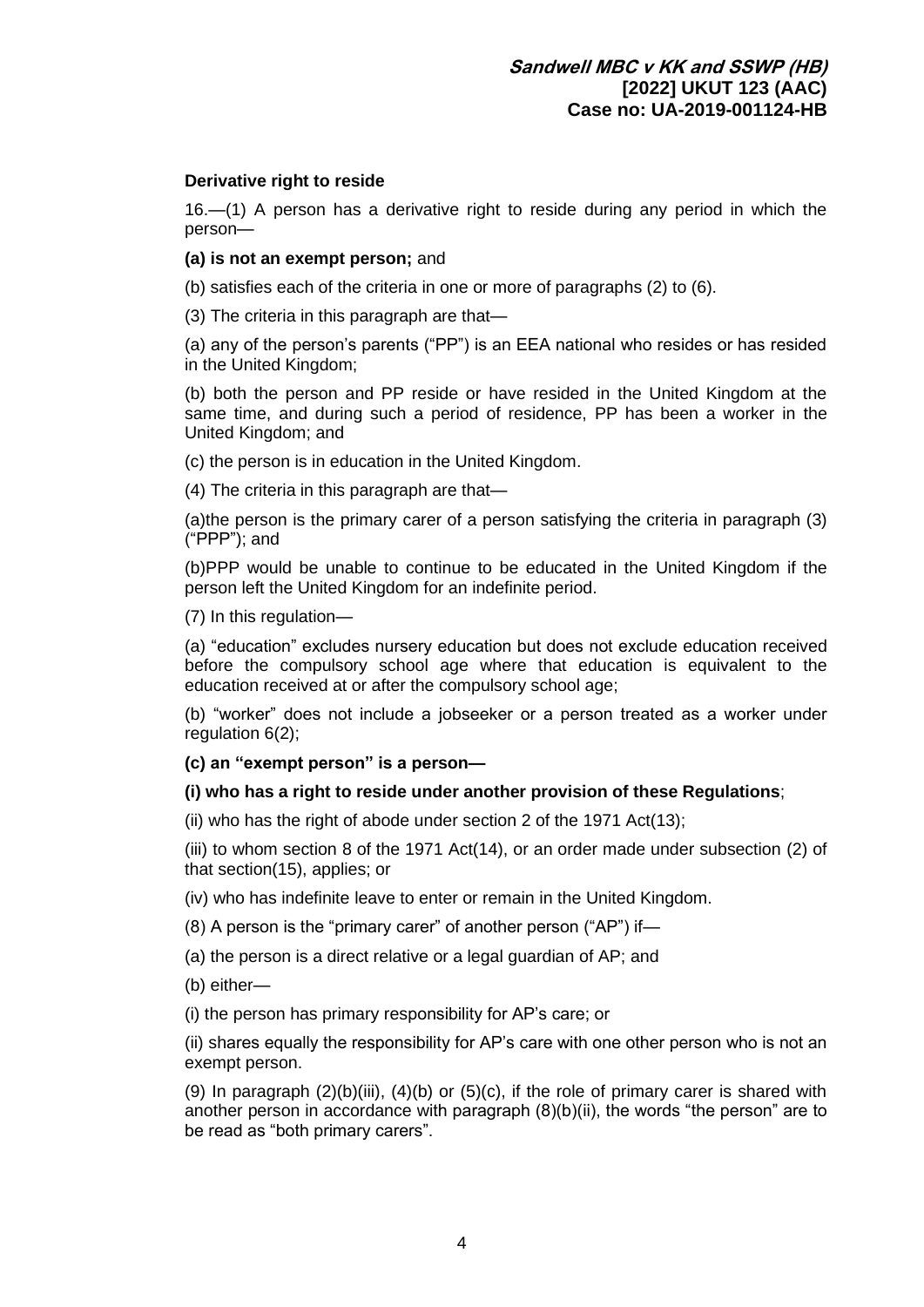(10) Paragraph (9) does not apply if the person with whom care responsibility is shared acquired a derivative right to reside in the United Kingdom as a result of this regulation prior to the other person's assumption of equal care responsibility.

(11) A person is not be regarded as having responsibility for another person's care for the purpose of paragraph (8) on the sole basis of a financial contribution towards that person's care."

12. Sandwell's argument is attractive in its simplicity. It is based entirely on the wording of regulation 16 of the EEA Regs. Sandwell argues that the claimant **was** an "exempt person" under the EEA Regs on the relevant dates because she was at the time a 'jobseeker' under regulation 6(1)(a) of the EEA Regs. Accordingly, the effect of regulation 16(1)(a) and 16(7)(c)(i) of the EEA Regs was to render her unable to rely on any derivative right to reside she may otherwise have had under regulation 16(3) (or 16(4)) of the EEA Regs because of her being an exempt person.

13. When giving Sandwell permission to appeal I said that although the above argument appeared a tenable reading of the terms of regulation 16 of the EEA Regs, I struggled to see the lawful basis for denying the claimant a right to reside in circumstances where under EU law she satisfied Article 10 of Regulation (EU) No 492/2011. I suggested that the wording of regulation 16(1)(a) of the EEA Regs arguably could not oust a person's directly effective rights under EU law on which she had been entitled to rely in the UK. I noted to similar effect the preliminary observations of Upper Tribunal Judge Jacobs at the second bullet point in paragraph [10] of *HK v SSWP* [2017] UKUT 421 (AAC). Judge Jacobs had there said the following (dealing with the equivalent provisions in the immediate predecessor to the 2016 EEA Regs):

> "Depending on the evidence and the tribunal's decision on regulation  $6(2)(a)$ , it may be necessary to consider regulation 15A of the 2006 Regulations. This deals with the right to reside that is conferred on a child's primary carer in order to give effect to the child's right to education. Neither the Secretary of State nor the claimant's representative wanted an oral hearing to discuss these issues. In those circumstances, I prefer not to embark on an analysis in order to give directions to the tribunal on the law that may or may not apply depending on the evidence at the rehearing. I will limit myself to pointing out a couple of the problems that the tribunal may have to consider.

> • The regulation defines 'primary carer' in terms of responsibility for the child's care. Does that mean the person who actually delivers the care or the person who has the responsibility to ensure that it is delivered? Does responsibility mean legal or practical responsibility? The answers may be require an analysis of the caselaw of the Court of Justice of the European Union from which the primary carer's right to reside derives.

> • The tribunal accepted and repeated the argument put by the Secretary of State that the claimant could not benefit from regulation 15A as his wife had not exhausted all her rights to reside. I do not understand what that means, how it is derived from the language of the legislation, or how it is consistent with the caselaw of the Court of Justice of the European Union that the regulation was designed (I assume) to codify."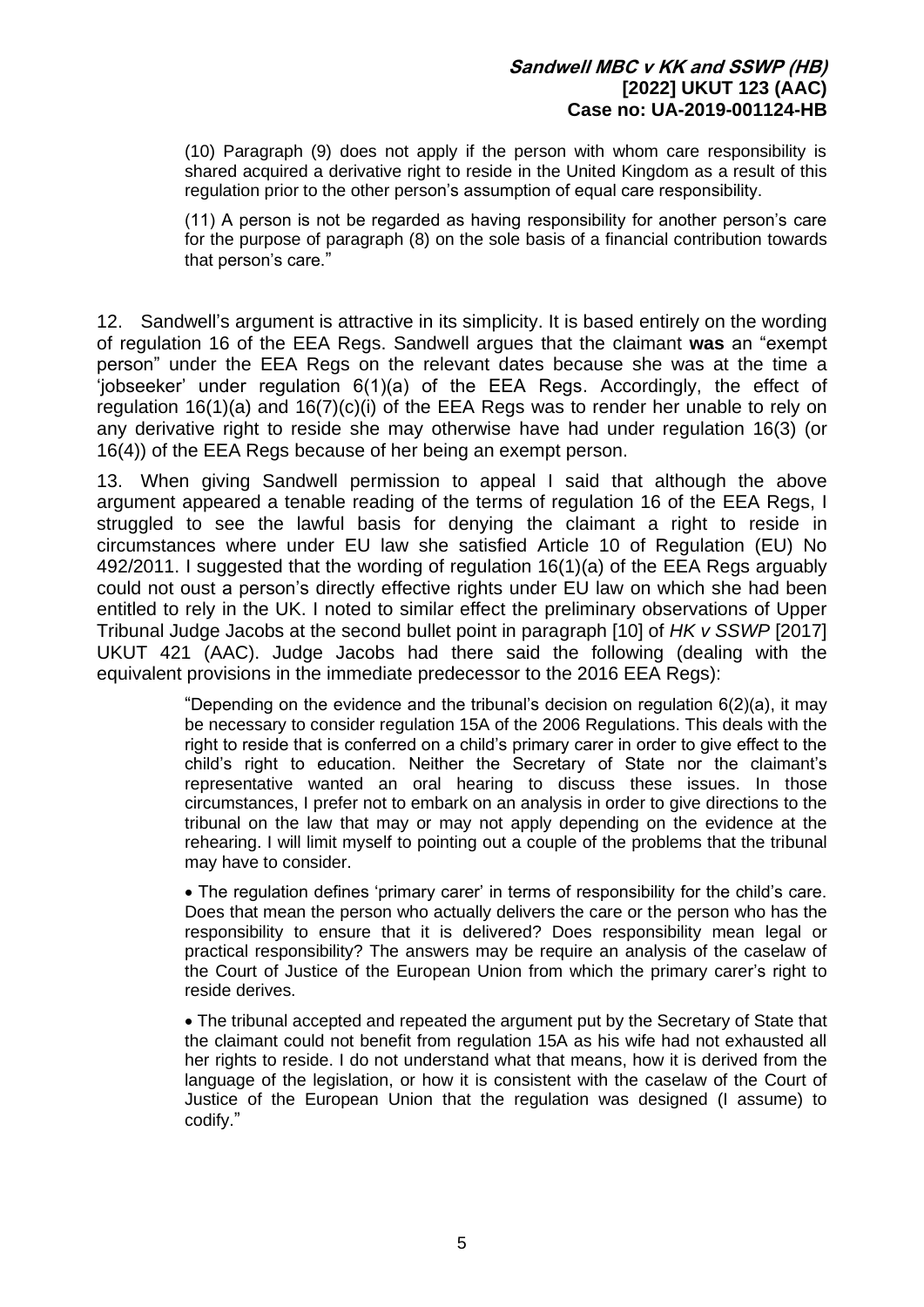14. I further suggested when giving permission to appeal that if my suggested analysis was correct then either regulation 16(1)(a) may be unlawful as being contrary to EU law or its terms should not be read as mandatory and exclusionary.

15. Before turning to what effect regulation 16(1)(a) of the EEA Regs may have had as a matter of EU law, I should first address whether the tribunal erred in law in coming to its decision. In my judgment, it did err law. I leave to one side whether it erred in law in deciding the appeal on evidence Sandwell did not have the opportunity to hear and respond to. It may be argued that this is simply a consequence Sandwell has to bear as a result of its failing to attend the hearing of the appeal and in circumstances where it remained a possibility that the tribunal would hear and receive evidence from claimant about her parents' rights of residence in the UK. A material distinction with the *Basildon* case cited above may arguably be that in that case the claimant gave evidence "unexpectedly" and "which was materially different from the evidence he had given previously". Moreover, the matters on which that claimant had given evidence were ones for which the local authority was likely to have held records and which it could therefore have sought to rebut. It may be argued, by contrast, that in this case the claimant's evidence about her parents' working and benefits histories in the UK was neither unexpected nor did it differ from evidence she had given before. It was just a more detailed piece of the general evidence she had given before and in a context where Sandwell had already prompted her to try and provide such evidence.

16. Where Sandwell's absence from the hearing before the tribunal has more purchase, however, is in the adequacy of the tribunal's explanation for its decision. The adequacy of a First-tier Tribunal's reasoning and fact-finding will depend, amongst other things, on matters which it may consider were common ground or known to the parties to the appeal. Sandwell was not, however, present at the appeal to hear the claimant's evidence and it was entitled to know what the tribunal made of the claimant's evidence. The tribunal's reasons for its decision on this appeal lacked any of the necessary detail of what it found as fact about the claimants' parents' work records in the UK over the five year period needed to establish a permanent right of residence based on the claimant's testimony. Referring to the audio record of proceedings and saying the tribunal accepted the claimant's evidence, as the tribunal here did, was not sufficient because that fails to tell Sandwell (or indeed any reader of the tribunal's decision) what exactly that evidence was. That deficit is amply borne out by the questions Sandwell raised in its grounds of appeal. For example, nowhere does the tribunal set out the details of the employers for whom the claimant's father worked in UK or how much he was paid by those employers. Nor did the tribunal address whether, for the period up to the end of April 2009, any of the fathers' employers for whom he worked, or the father himself as a Polish national, had been registered under the 'Workers Registration Scheme'. In the alternative, if the father's work as a butcher and then as a carpenter was carried out in a self-employed capacity, this is not stated nor did the tribunal make any findings about the father's earnings from any such self-employment.

17. I am therefore satisfied that tribunal erred in law in coming to its decision in failing to provide an adequate explanation for why it concluded that the claimant had a permanent right of residence in the UK by June 2018. As the tribunal did not make a clear finding in the alternative that the claimant's appeal should succeed on the basis of her having a derivative right to reside in the UK as the primary carer of child in education, I set its decision aside as being materially in error of law.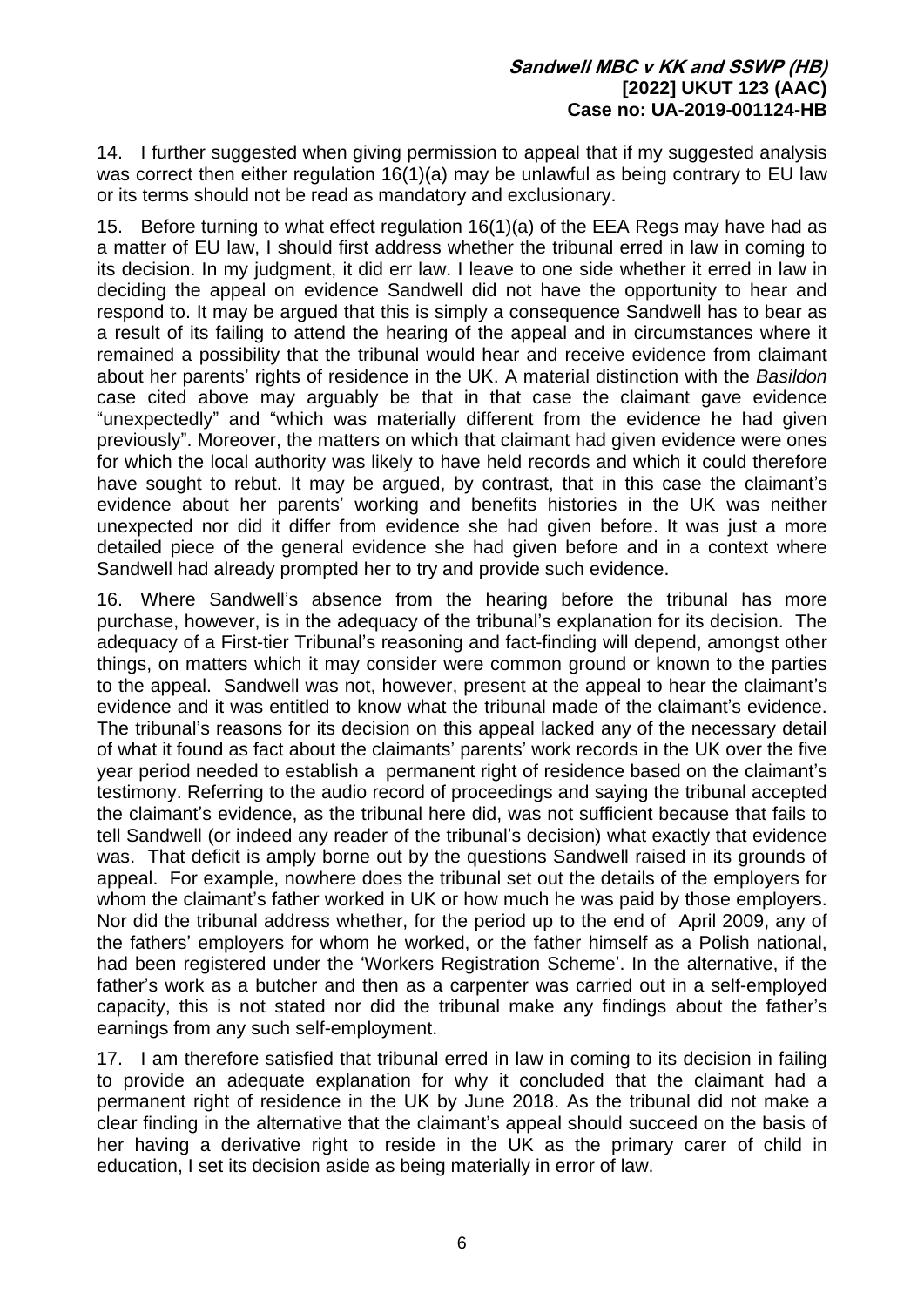18. At the time when I gave permission to appeal, Sandwell had sought and was relying on advice it had received from the DWP policy division in London about the intended effect of regulation 16 of the EEA Regs where a claimant had another right of residence under those regulations. As the Secretary of State seemed at that stage to be joining with Sandwell in its argument about the exclusionary effect of regulation 16(1)(a) of the EEA Regs, I joined her to these appeal proceedings.

19. The Secretary of State has since filed a helpful submission on the appeal in which she stands aside from supporting Sandwell's argument and accepts that the claimant's derivative right to reside was effective and gave her a right reside on her claim for housing benefit in June 2018. I accept the Secretary of State's argument.

20. The Secretary of State makes a number of important points in her argument.

21. First, the EEA Regulations have been revoked by the Immigration and Social Security (EU Withdrawal) Act 2020, subject to saving provisions (e.g. for those who were lawfully resident in the UK under the EEA Regulations immediately prior to 31 December 2020). However, the issue in this appeal is whether the claimant was entitled to housing benefit at the time of her claim in June 2018 and the legal framework governing the position after the UK's exit from the European Union does not affect that issue.

22. Second, as a matter of pure domestic law, an EU citizen with a right to reside as a jobseeker is not entitled to housing benefit, whether that is her sole right of residence or whether she concurrently satisfies the criteria for another right of residence under regulation 16 of the EEA Regulations. This is for two reasons (again solely on the basis of domestic law as it then was). The first reason is because a right of residence as a jobseeker does not constitute habitual residence for the purposes of housing benefit: see regulation 10(3A)(b) of the HB Regs. The second reason I have already summarised as Sandwell's argument above: a person does not have a derived right of residence under regulation 16 of the EEA Regs if they are an 'exempt person', which includes a person (such as a jobseeker) with a right to reside under another provision of the EEA Regulations.

23. Third, Article 14(4)(b) of Directive 2004/38/EC ("the Directive") provides a right of residence for jobseekers from other Member States. This was transposed into UK law by regulations 6(1) and 14(1) of the EEA Regulations. The exclusion of jobseekers from entitlement to housing benefit is authorised by Article 24(2) of the Directive. Article 24(1) establishes a right to equal treatment for EU citizens residing in another Member State on the basis of the Directive, but Article 24(2) provides a derogation from that right in the following terms:

> "By way of derogation from paragraph 1, the host Member State shall not be obliged to confer entitlement to social assistance during the first three months of residence or, where appropriate, the longer period provided for in Article 14(4)(b)."

The 'longer period provided for in Article 14(4)(b)' is the right of residence for jobseekers. It is on this basis that Member States were and are entitled to withhold social assistance from jobseekers.

24. Fourth, Article 10 of Regulation (EU) No. 492/2011 provides that:

"The children of a national of a Member State who is or has been employed in the territory of another Member State shall be admitted to that State's general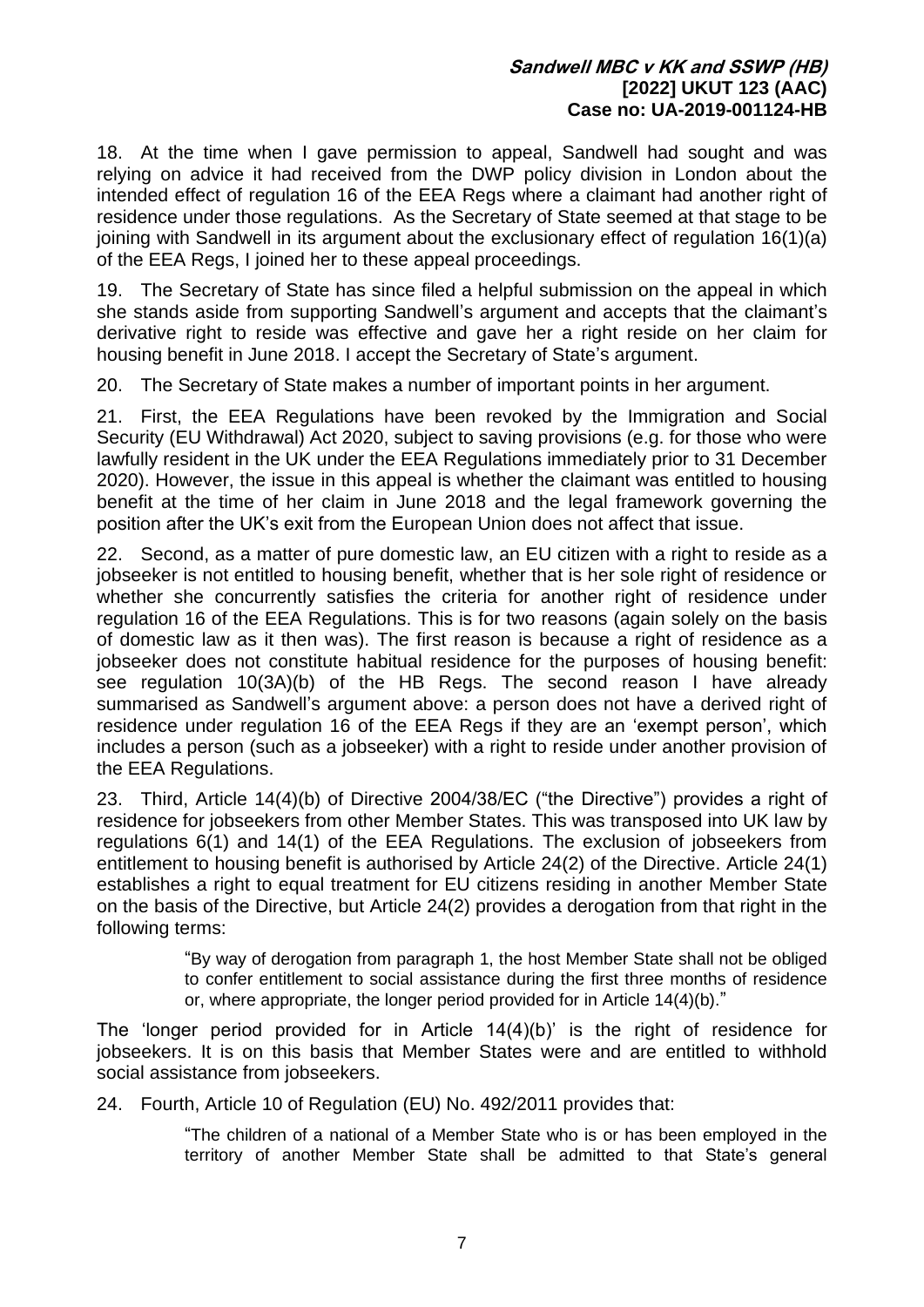educational, apprenticeship and vocational training courses under the same conditions as the nationals of that State, if such children are residing in its territory."

25. As the Grand Chamber of the Court of Justice of the European Union ("CJEU") itself set out in *Jobcenter Krefeld-Widerspruchsstelle v JD* (Case No. C-181/19) EU:C:2020:794("Krefeld"), (at paragraph [35]), the following derived rights of residence flow from Article 10:

> "…first, that the child of a migrant worker or of a former migrant worker has an independent right of residence in the host Member State, on the basis of the right to equal treatment as regards access to education, where that child wishes to attend general education courses in that Member State. Second, recognition that that child has an independent right of residence entails that the parent who has primary care of that child should be recognised as having a corresponding right of residence (see, to that effect, judgments of 17 September 2002, *Baumbast and R*, C‑413/99, EU:C:2002:493, paragraphs 63 and 75, and of 23 February 2010, *Teixeira*, C‑480/08, EU:C:2010:83, paragraph 36)."

26. These derived rights of residence were transposed into UK law by, respectively, regulations 16(3) and 16(4) of the EEA Regulations.

27. Fifth, and decisively, until *Krefeld* there was no direct CJEU authority on the application of the Article 24(2) derogation to jobseekers with a concurrent right of residence under another provision of EU law. However, this point is addressed head-on and answered in *Krefeld*, where the CJEU held that:

> "65…consideration of the context of Article 24 of Directive 2004/38 confirms the interpretation that the derogation from the principle of equal treatment, provided for in Article 24(2) thereof, is appliable only in situations that fall within the scope of Article 24(1), namely situations where the right of residence is based on that directive, and not in situations where that right has an independent basis in Article 10 of Regulation No 492/2011….

> 70…the fact that jobseekers have specific rights under [Directive 2004/38] cannot, having regard to the independence of the bodies of rules established by that directive and by Regulation No 492/2011 respectively, entail a diminution in the rights that such persons can derive from that regulation" (the underlining is mine and has been added for emphasis).

28. The effect of *Krefeld*, therefore, as the Secretary of State accepts and (rightly) argues for on this appeal, is that Article 24(2) of Directive 2004/38/EC does *not* authorise the withholding of social assistance from jobseekers with a concurrent right of residence under Article 10 of Regulation (EU) No 492/2011.

29. Putting this another way, the domestic law provision in regulation 16(1)(a) of the EEA Regs could not, as a matter of then directly applicable EU law, have had the effect of excluding the claimant from relying on her derivative right to reside as a primary carer of a child in education on her June 2018 claim for housing benefit.

30. I note the Secretary of State's argument that the claimant may not in fact have had a concurrent right to reside as a jobseeker in June 2018. If that was the case then reliance on *Krefeld* would not be necessary as regulation 16(1)(a) of the EEA Regs would not have applied on the facts and the claimant would have been entitled, even under the EEA Regs alone, to rely on her derivative right to reside under regulation